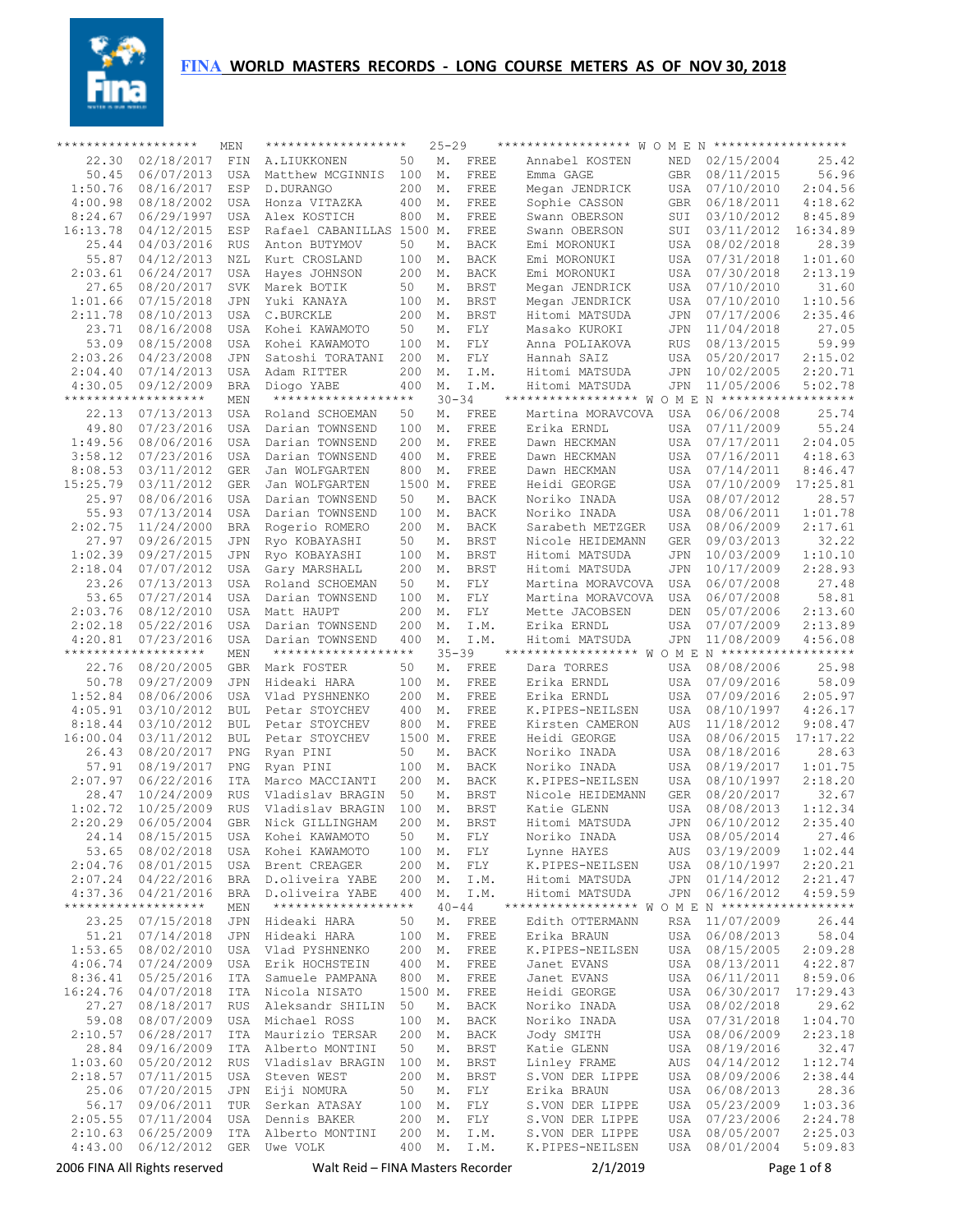

|                    | *******************           | <b>MEN</b>               | *******************               |               | $45 - 49$     |                            | ****************** W O M E N ******************  |                   |                          |                    |
|--------------------|-------------------------------|--------------------------|-----------------------------------|---------------|---------------|----------------------------|--------------------------------------------------|-------------------|--------------------------|--------------------|
| 23.98              | 07/05/2014                    | <b>RUS</b>               | Vladimir PREDKIN                  | 50            | Μ.            | FREE                       | Edith OTTERMANN                                  | <b>RSA</b>        | 03/16/2011               | 26.59              |
| 53.66              | 08/15/2017                    | HUN                      | Valter KALAUS                     | 100           | Μ.            | FREE                       | Melanie THOMAS                                   | USA               | 08/08/2015               | 57.40              |
| 1:57.75            | 08/05/2014                    | FRA                      | Nicolas GRANGER                   | 200           | Μ.            | FREE                       | K.PIPES-NEILSEN                                  | USA               | 06/13/2009               | 2:10.09            |
| 4:11.07            | 08/09/2009                    | USA                      | Keith SWITZER                     | 400           | Μ.            | FREE                       | Kirsten CAMERON                                  | AUS               | 05/04/2018               | 4:35.00            |
| 8:40.79            | 08/10/2015                    | ITA                      | Fabio CALMASINI<br>Jeff ERWIN     | 800           | Μ.            | FREE                       | K.PIPES-NEILSEN                                  | USA               | 08/05/2007<br>08/17/2003 | 9:24.11            |
| 16:38.81<br>27.67  | 08/10/2009<br>08/20/2017      | <b>USA</b><br><b>TUR</b> | Serkan ATASAY                     | 1500 M.<br>50 | М.            | FREE<br><b>BACK</b>        | S.HEIM-BOWEN<br>Cindy MABEE                      | USA<br>CAN        | 08/18/2016               | 17:55.83<br>31.02  |
| 1:00.13            | 06/08/2008                    | <b>USA</b>               | Steve WOOD                        | 100           | Μ.            | <b>BACK</b>                | Cindy MABEE                                      | CAN               | 08/20/2016               | 1:07.31            |
| 2:11.56            | 06/07/2013                    | <b>BRA</b>               | Eduardo MAROCCO                   | 200           | Μ.            | <b>BACK</b>                | Joanna CORBEN                                    | <b>GBR</b>        | 05/28/2016               | 2:24.06            |
| 29.31              | 06/02/2018                    | CZE                      | Vladislav BRAGIN                  | 50            | М.            | <b>BRST</b>                | Linley FRAME                                     | AUS               | 08/20/2017               | 33.56              |
| 1:05.08            | 05/25/2018                    | <b>USA</b>               | Steven WEST                       | 100           | Μ.            | <b>BRST</b>                | Marzena KULIS                                    | ITA               | 09/17/2009               | 1:13.49            |
| 2:19.44            | 06/22/2018                    | <b>USA</b>               | Steve WEST                        | 200           | Μ.            | <b>BRST</b>                | H.MORRIS-EYTON                                   | <b>RSA</b>        | 03/15/2013               | 2:43.73            |
| 25.39              | 06/17/2018                    | <b>JPN</b>               | Eiji NOMURA                       | 50            | Μ.            | FLY                        | Erika BRAUN                                      | <b>USA</b>        | 08/05/2017               | 28.40              |
| 56.85              | 08/11/2002                    | <b>USA</b>               | Paul CARTER                       | 100           | Μ.            | FLY                        | Wenke SEIDER                                     | USA               | 08/06/2014               | 1:04.96            |
| 2:06.94            | 08/09/2006                    | <b>USA</b>               | Dennis BAKER                      | 200           | Μ.            | FLY                        | K.PIPES-NEILSEN                                  | <b>USA</b>        | 06/20/2009               | 2:24.34            |
| 2:10.09            | 08/07/2016                    | <b>USA</b>               | Nicolas GRANGER                   | 200           | Μ.            | I.M.                       | K.PIPES-NEILSEN                                  | <b>USA</b>        | 08/16/2008               | 2:27.57            |
| 4:43.83            | 08/05/2014                    | FRA                      | Nicolas GRANGER                   | 400           | Μ.            | I.M.                       | K.PIPES-NEILSEN                                  | <b>USA</b>        | 09/05/2008               | 5:13.85            |
|                    | *******************           | MEN                      | *******************               |               | $50 - 54$     |                            | ****************** W O M E N ******************* |                   |                          |                    |
| 24.08              | 06/27/2009                    | <b>JPN</b>               | Brent BARNES                      | 50            | Μ.            | FREE                       | Marie FUZZATI                                    | <b>FRA</b>        | 06/28/2015               | 27.09              |
| 54.15              | 06/30/2017                    | <b>FRA</b>               | Nicolas GRANGER                   | 100           | Μ.            | FREE                       | Marie FUZZATI                                    | FRA               | 06/27/2015               | 1:00.42            |
| 1:58.62            | 07/01/2017                    | <b>FRA</b>               | Nicolas GRANGER                   | 200           | Μ.            | FREE                       | Jill HERNANDEZ                                   | <b>USA</b>        | 08/08/2013               | 2:13.18            |
| 4:15.93            | 08/04/2017                    | <b>USA</b>               | Nicolas GRANGER                   | 400           | Μ.            | FREE                       | Jill HERNANDEZ                                   | USA               | 08/11/2013               | 4:40.66            |
| 8:55.05            | 07/31/2010                    | <b>BRA</b>               | Marcus MATTIOLI                   | 800           | Μ.            | FREE                       | Susan PRESTON                                    | <b>USA</b>        | 07/23/2016               | 9:34.12            |
| 17:08.33           | 08/20/2000                    | <b>USA</b>               | Jim MCCONICA                      | 1500 M.       |               | FREE                       | Lynn MARSHALL<br>Marie FUZZATI                   | CAN               | 03/13/2011<br>06/26/2015 | 18:29.28<br>32.02  |
| 28.58<br>1:01.57   | 07/14/2018<br>08/06/2017      | <b>USA</b><br><b>USA</b> | Rick GOULD<br>Nicolas GRANGER     | 50<br>100     | М.<br>Μ.      | <b>BACK</b>                | Ellen REYNOLDS                                   | FRA<br>USA        | 08/08/2014               | 1:09.28            |
| 2:14.53            | 08/05/2017                    | USA                      | Nicolas GRANGER                   | 200           | М.            | BACK<br><b>BACK</b>        | Ellen REYNOLDS                                   | <b>USA</b>        | 08/04/2014               | 2:26.64            |
| 30.26              | 08/20/2017                    | <b>GBR</b>               | Mike HODGSON                      | 50            | М.            | <b>BRST</b>                | Monica CORO                                      | ITA               | 06/13/2012               | 34.18              |
| 1:06.98            | 08/15/2014                    | USA                      | David GUTHRIE                     | 100           | М.            | <b>BRST</b>                | Monica CORO                                      | <b>ITA</b>        | 06/11/2012               | 1:15.50            |
| 2:27.91            | 07/31/2013                    | USA                      | David GUTHRIE                     | 200           | М.            | BRST                       | Monica CORO                                      | ITA               | 06/15/2012               | 2:50.92            |
| 25.88              | 08/16/2008                    | <b>USA</b>               | Paul CARTER                       | 50            | М.            | FLY                        | Susan WILLIAMS                                   | <b>USA</b>        | 07/24/2016               | 29.82              |
| 57.23              | 08/15/2008                    | USA                      | Paul CARTER                       | 100           | Μ.            | FLY                        | Jill HERNANDEZ                                   | USA               | 08/13/2011               | 1:07.80            |
| 2:13.36            | 11/07/2010                    | <b>BRA</b>               | Marcus MATTIOLI                   | 200           | Μ.            | FLY                        | Laura VAL                                        | <b>USA</b>        | 08/18/2001               | 2:31.55            |
| 2:11.15            | 08/06/2017                    | USA                      | Nicolas GRANGER                   | 200           | Μ.            | I.M.                       | Ellen REYNOLDS                                   | USA               | 08/07/2016               | 2:31.02            |
| 4:45.61            | 08/03/2017                    | USA                      | Nicolas GRANGER                   | 400           | Μ.            | I.M.                       | Ellen REYNOLDS                                   | USA               | 08/05/2014               | 5:20.68            |
|                    | *******************           | MEN                      | *******************               |               | $55 - 59$     |                            | ****************** W O M E N ******************* |                   |                          |                    |
| 24.45              | 07/19/2015                    | <b>JPN</b>               | Brent BARNES                      | 50            | Μ.            | FREE                       | Karlyn PIPES                                     | USA               | 07/16/2017               | 28.69              |
| 56.08              | 07/23/2009                    | <b>USA</b>               | Jack GROSELLE                     | 100           | Μ.            | FREE                       | Laura VAL                                        | USA               | 08/16/2008               | 1:02.02            |
| 2:04.01            | 07/26/2009                    | <b>USA</b>               | Michael MANN                      | 200           | Μ.            | FREE                       | Laura VAL                                        | <b>USA</b>        | 08/06/2009               | 2:16.28            |
| 4:22.49            | 07/25/2009                    | <b>USA</b>               | Michael MANN                      | 400           | Μ.            | FREE                       | Lynn MARSHALL                                    | CAN               | 07/10/2016               | 4:43.41            |
| 9:00.09            | 07/24/2009                    | <b>USA</b>               | Michael MANN                      | 800           | Μ.            | FREE                       | Lynn MARSHALL                                    | CAN               | 02/25/2017               | 9:44.76            |
| 17:22.61           | 08/10/2009                    | USA                      | Michael MANN                      | 1500 M.       |               | FREE                       | Lynn MARSHALL                                    | CAN               | 03/20/2016               | 18:46.00           |
| 29.03<br>1:03.50   | 08/20/2016<br>06/21/2015      | USA<br>USA               | Steve WOOD<br>Steve WOOD          | 50<br>100     | М.<br>Μ.      | <b>BACK</b><br><b>BACK</b> | Holly GREEN BLAIR                                | USA<br><b>USA</b> | 08/02/2018<br>07/09/2017 | 31.99<br>1:11.23   |
| 2:22.68            | 08/07/2015                    | USA                      | Craig PETERSEN                    | 200           | Μ.            | <b>BACK</b>                | Karlyn PIPES<br>Karlyn PIPES                     | USA               | 07/16/2017               | 2:37.77            |
| 30.51              | 07/13/2018                    | ITA                      | Carlo TRAVAINI                    | 50            | М.            | <b>BRST</b>                | Pia THULSTRUP                                    | DEN               | 08/20/2017               | 36.59              |
| 1:07.95            | 07/14/2018                    | ITA                      | C.arturo TRAVAINI 100             |               | Μ.            | <b>BRST</b>                | Monica CORO                                      | ITA               | 01/29/2017               | 1:19.90            |
| 2:30.63            | 08/21/2016                    | <b>USA</b>               | David GUTHRIE                     | 200           | Μ.            | <b>BRST</b>                | Caroline KRATTLI                                 | <b>USA</b>        | 06/11/2017               | 3:01.66            |
|                    | 26.86 08/06/2009              |                          | USA Gary HALL                     | 50            | $\mathbb M$ . | ${\rm FLY}$                | Leslie LIVINGSTON                                |                   | USA 07/10/2016           | 30.52              |
| 1:00.56            | 08/11/2012                    |                          | USA Paul CARTER                   | 100           | М.            | FLY                        | Laura VAL                                        | USA               | 08/09/2009               | 1:09.47            |
| 2:16.78            | 08/15/2015                    | BRA                      | Marcus MATTIOLI                   | 200           | М.            | FLY                        | Lynn MARSHALL                                    | CAN               | 02/21/2016               | 2:37.99            |
| 2:20.83            | 08/09/2009                    | USA                      | Michael MANN                      | 200           | М.            | I.M.                       | Jill HERNENDEZ                                   | USA               | 07/26/2015               | 2:38.74            |
| 5:01.81            | 04/23/2015                    | BRA                      | Marcus MATTIOLI                   | 400           | М.            | I.M.                       | Lynn MARSHALL                                    | CAN               | 07/22/2018               | 5:37.57            |
|                    | *******************           | MEN                      | *******************               |               | $60 - 64$     |                            |                                                  |                   |                          |                    |
| 25.23              | 08/07/2006                    | USA                      | Richard ABRAHAMS                  | 50            | М.            | FREE                       | Jenny WHITELEY                                   | AUS               | 03/17/2018               | 28.90              |
| 57.79              | 06/14/2014                    | USA                      | Jack GROSELLE                     | 100           | М.            | FREE                       | Laura VAL                                        | USA               | 08/05/2011               | 1:03.83            |
| 2:07.68            | 08/06/2017                    | USA                      | Dan STEPHENSON                    | 200           | М.            | FREE                       | Laura VAL                                        | USA               | 06/12/2012               | 2:21.48            |
| 4:36.85            | 08/04/2017                    | USA                      | Dan STEPHENSON                    | 400           | М.            | FREE                       | Laura VAL                                        | USA               | 08/12/2012               | 4:59.82            |
| 9:29.70            | 08/12/2018                    | USA                      | Andrew BRAY                       | 800           | М.            | FREE                       | Laura VAL                                        | USA               | 07/08/2011               | 10:27.71           |
| 18:01.45           | 07/22/2018                    | USA                      | Andrew BRAY                       | 1500 M.       |               | FREE                       | Laura VAL                                        | USA               | 07/08/2011               | 19:52.85           |
| 30.63              | 08/02/2018                    | USA                      | Andre STEYNBERG                   | 50            | М.            | BACK                       | Laura VAL                                        | USA               | 08/09/2015               | 33.86              |
| 1:07.08<br>2:28.37 | 06/03/2017<br>09/01/2018      | RUS<br>BRA               | Vladimir GORKOV<br>Djan MADRUGA   | 100<br>200    | М.<br>М.      | $_{\rm BACK}$<br>BACK      | Bonnie BILICH<br>Bonnie BILICH                   | USA<br>USA        | 07/15/2018<br>07/14/2018 | 1:14.50<br>2:42.42 |
| 32.80              | 04/17/2012                    | AUS                      | Stuart ELLICOTT                   | 50            | М.            | BRST                       | Dagmar FRESE                                     | GER               | 04/16/2016               | 37.79              |
| 1:13.38            | 08/08/2013                    | USA                      | Rick COLELLA                      | 100           | М.            | BRST                       | Jenny WHITELEY                                   | AUS               | 03/17/2018               | 1:23.37            |
| 2:40.46            | 08/17/2014                    | USA                      | Rick COLELLA                      | 200           | М.            | BRST                       | Jenny WHITELEY                                   | AUS               | 03/18/2018               | 3:04.15            |
| 27.65              | 05/06/2018                    | NED                      | Hugo BREGMAN                      | 50            | М.            | FLY                        | Traci GRANGER                                    | USA               | 07/31/2018               | 31.27              |
| 1:02.00            | 05/05/2018                    | NED                      | Hugo BREGMAN                      | 100           | М.            | FLY                        | Laura VAL                                        | USA               | 08/04/2011               | 1:12.06            |
| 2:23.52            | 05/04/2018                    | NED                      | Hugo BREGMAN                      | 200           | М.            | FLY                        | Laura VAL                                        | USA               | 08/06/2011               | 2:41.03            |
| 2:21.99            | 08/17/2014                    | USA                      | Rick COLELLA                      | 200           | М.            | I.M.                       | Laura VAL                                        | USA               | 07/14/2013               | 2:47.99            |
| 5:08.20            | 08/15/2014                    | USA                      | Rick COLELLA                      | 400           | Μ.            | I.M.                       | Laura VAL                                        | USA               | 07/08/2011               | 5:56.27            |
|                    | 2006 FINA All Rights reserved |                          | Walt Reid – FINA Masters Recorder |               |               |                            | 2/1/2019                                         |                   |                          | Page 2 of 8        |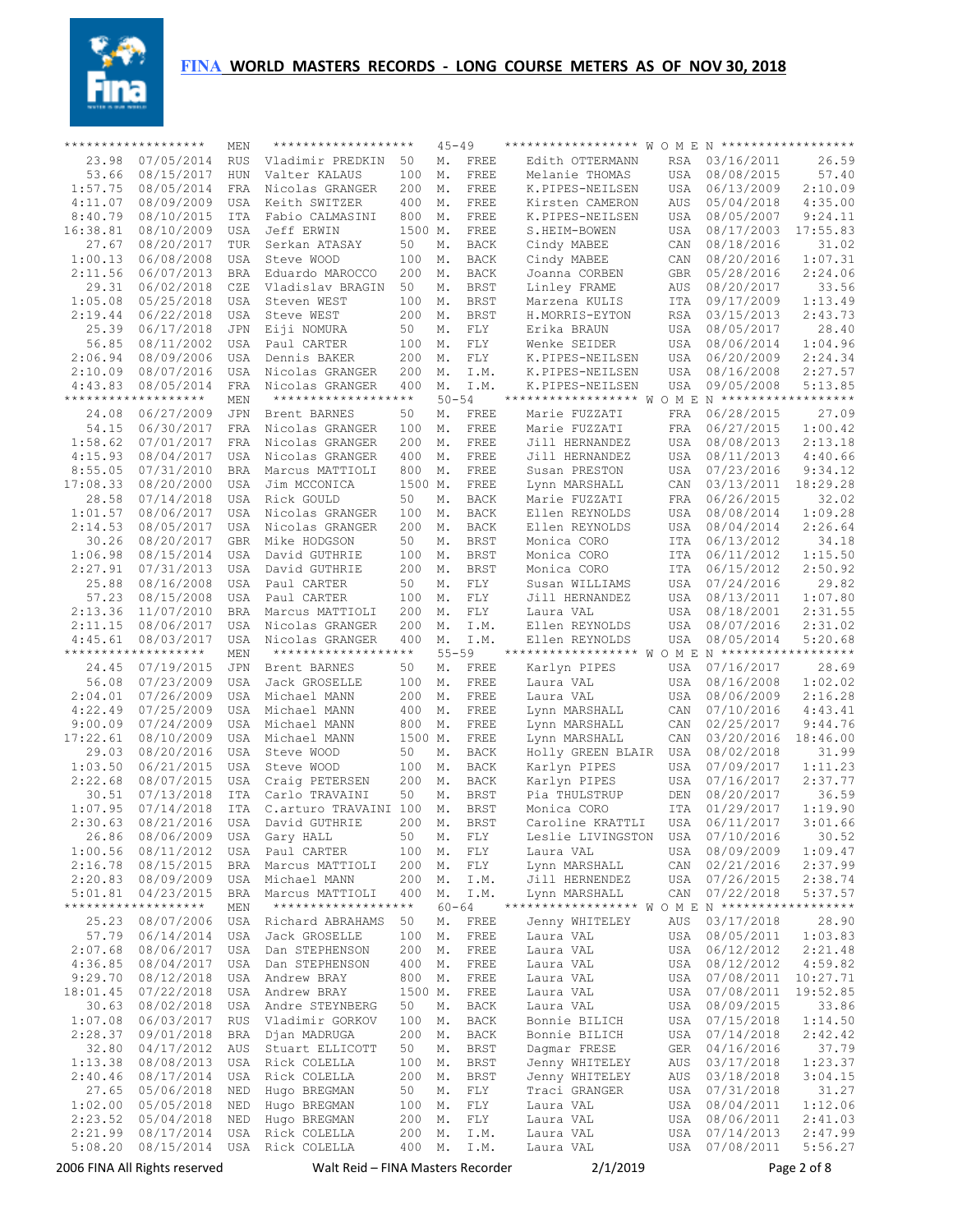

|                  | *******************           | MEN               | *******************                 |            | $65 - 69$     |                            | ****************** W O M E N ******************* |             |                          |                    |
|------------------|-------------------------------|-------------------|-------------------------------------|------------|---------------|----------------------------|--------------------------------------------------|-------------|--------------------------|--------------------|
| 26.21            | 07/06/2018                    | USA               | Doug MARTIN                         | 50         | Μ.            | FREE                       | Laura VAL                                        | <b>USA</b>  | 07/29/2018               | 29.17              |
| 1:00.38          | 08/12/2010                    | <b>USA</b>        | Richard ABRAHAMS                    | 100        | Μ.            | FREE                       | Laura VAL                                        | USA         | 07/30/2018               | 1:04.89            |
| 2:09.39          | 08/06/2017                    | <b>USA</b>        | Rick COLELLA                        | 200        | Μ.            | FREE                       | Laura VAL                                        | USA         | 08/18/2016               | 2:25.29            |
| 4:37.70          | 08/04/2017                    | USA               | Rick COLELLA                        | 400        | М.            | FREE                       | Laura VAL                                        | USA         | 07/15/2018               | 5:18.04            |
| 10:11.30         | 06/14/2015                    | <b>USA</b>        | Jim MCCONICA                        | 800        | Μ.            | FREE                       | Laura VAL                                        | USA         | 07/15/2017               | 10:49.60           |
| 19:33.36         | 06/14/2015                    | <b>USA</b>        | Jim MCCONICA                        | 1500 M.    |               | FREE                       | Laura VAL                                        | USA         | 07/22/2016               | 21:00.15           |
| 30.95            | 07/07/2012                    | <b>USA</b>        | Hugh WILDER                         | 50         | М.            | <b>BACK</b>                | Laura VAL                                        | <b>USA</b>  | 08/02/2018               | 33.59              |
| 1:09.79          | 07/08/2012                    | USA               | Hugh WILDER                         | 100        | Μ.            | <b>BACK</b>                | Laura VAL                                        | USA         | 07/31/2018               | 1:14.49            |
| 2:37.16          | 06/16/2018                    | <b>USA</b>        | Lawrence DAY                        | 200        | М.            | <b>BACK</b>                | Laura VAL                                        | <b>USA</b>  | 08/21/2016               | 2:49.39            |
| 33.30<br>1:14.77 | 08/19/2016<br>08/05/2017      | USA<br><b>USA</b> | Rick COLELLA<br>Rick COLELLA        | 50<br>100  | М.<br>М.      | <b>BRST</b><br><b>BRST</b> | Janette JEFFREY<br>Janette JEFFREY               | AUS<br>AUS  | 04/24/2016<br>08/11/2015 | 41.41<br>1:32.66   |
| 2:41.54          | 08/21/2016                    | <b>USA</b>        | Rick COLELLA                        | 200        | Μ.            | <b>BRST</b>                | Janette JEFFREY                                  | AUS         | 04/23/2016               | 3:19.76            |
| 28.54            | 06/27/2009                    | ESP               | Josep CLARET                        | 50         | М.            | FLY                        | Laura VAL                                        | USA         | 07/15/2018               | 33.34              |
| 1:05.83          | 08/06/2017                    | <b>USA</b>        | Rick COLELLA                        | 100        | Μ.            | FLY                        | Laura VAL                                        | USA         | 08/18/2016               | 1:13.70            |
| 2:33.40          | 06/12/2016                    | <b>USA</b>        | Lawrence DAY                        | 200        | Μ.            | FLY                        | Laura VACA                                       | MEX         | 08/03/2018               | 3:06.83            |
| 2:25.22          | 08/19/2016                    | <b>USA</b>        | Rick COLELLA                        | 200        | Μ.            | I.M.                       | Laura VAL                                        | USA         | 07/24/2016               | 2:54.16            |
| 5:13.36          | 08/03/2017                    | <b>USA</b>        | Rick COLELLA                        | 400        | Μ.            | I.M.                       | Laura VACA                                       | MEX         | 07/29/2018               | 6:27.15            |
|                  | *******************           | MEN               | *******************                 |            | $70 - 74$     |                            | ****************** W O M E N ******************* |             |                          |                    |
| 27.71            | 08/07/2015                    | <b>USA</b>        | Richard ABRAHAMS                    | 50         | Μ.            | FREE                       | Margaret TOPPEL                                  | USA         | 07/22/2018               | 32.89              |
| 1:03.32          | 08/08/2015                    | <b>USA</b>        | David QUIGGIN                       | 100        | Μ.            | FREE                       | Yoshiko OSAKI                                    | JPN         | 09/05/2009               | 1:14.28            |
| 2:23.30          | 07/31/2018                    | <b>USA</b>        | Fred SCHLICHER                      | 200        | Μ.            | FREE                       | Diann UUSTAL                                     | USA         | 08/27/2016               | 2:46.63            |
| 5:03.56          | 08/04/2018                    | <b>USA</b>        | Dan KIRKLAND                        | 400        | Μ.            | FREE                       | Yoshiko OSAKI                                    | JPN         | 07/18/2008               | 5:54.97            |
| 10:37.71         | 07/28/2018                    | USA               | Dan KIRKLAND                        | 800        | Μ.            | FREE                       | Yoshiko OSAKI                                    | JPN         | 11/01/2009               | 12:13.07           |
| 20:26.12         | 07/20/2018                    | USA               | Dan KIRKLAND                        | 1500 M.    |               | FREE                       | Jen THOMASSON                                    | AUS         | 03/11/2016               | 23:49.60           |
| 33.58            | 08/04/2017                    | <b>USA</b>        | Hugh WILDER                         | 50         | М.            | BACK                       | Marqit OHLSSON                                   | SWE         | 10/24/2015               | 38.69              |
| 1:13.49          | 08/06/2017                    | USA               | Hugh WILDER                         | 100        | М.            | BACK                       | Marqit OHLSSON                                   | SWE         | 05/09/2015               | 1:25.20            |
| 2:44.59          | 08/09/2013                    | USA               | Richard BURNS                       | 200        | М.            | BACK                       | Marqit OHLSSON                                   | SWE         | 10/24/2015               | 3:06.24            |
| 36.68<br>1:23.63 | 08/19/2016                    | USA               | Robert STRAND                       | 50         | М.            | BRST                       | Monika SENFTLEBEN                                | <b>GER</b>  | 06/22/2014               | 41.67              |
|                  | 08/18/2016<br>03/14/2009      | <b>USA</b>        | Robert STRAND                       | 100<br>200 | М.            | <b>BRST</b>                | Nobuko YASUDA                                    | JPN         | 10/02/2016               | 1:35.93<br>3:29.25 |
| 3:04.79<br>30.06 | 08/09/2015                    | AUS<br>USA        | Michael MALONEY<br>Richard ABRAHAMS | 50         | М.<br>М.      | BRST                       | Nobuko YASUDA<br>Diann UUSTAL                    | JPN<br>USA  | 07/15/2017<br>08/05/2017 | 35.02              |
| 1:12.43          | 07/08/2018                    | USA               | Fred SCHLICHER                      | 100        | Μ.            | FLY<br>FLY                 | Judy WILSON                                      | GBR         | 08/06/2014               | 1:24.55            |
| 2:53.43          | 08/03/2018                    | USA               | Fred SCHLICHER                      | 200        | М.            | FLY                        | Clary MUNNS                                      | AUS         | 04/09/2016               | 3:35.36            |
| 2:45.60          | 05/03/2009                    | NZL               | Barry YOUNG                         | 200        | М.            | I.M.                       | Brigitte MERTEN                                  | <b>GER</b>  | 05/25/2016               | 3:10.64            |
| 5:57.81          | 05/01/2009                    | NZL               | Barry YOUNG                         | 400        | Μ.            | I.M.                       | Brigitte MERTEN                                  | <b>GER</b>  | 01/23/2016               | 6:54.30            |
|                  | *******************           | MEN               | *******************                 |            | $75 - 79$     |                            | ****************** W O M E N ******************* |             |                          |                    |
| 29.70            | 08/01/2018                    | <b>USA</b>        | Richard BURNS                       | 50         | Μ.            | FREE                       | Jane ASHER                                       | GBR         | 03/03/2006               | 34.85              |
| 1:06.40          | 03/03/2018                    | <b>JPN</b>        | Akira FUJIMAKI                      | 100        | Μ.            | FREE                       | Yoshiko OSAKI                                    | JPN         | 07/19/2014               | 1:19.71            |
| 2:25.66          | 06/06/2009                    | <b>USA</b>        | David RADCLIFF                      | 200        | Μ.            | FREE                       | Yoshiko OSAKI                                    | JPN         | 09/27/2013               | 2:54.26            |
| 5:17.77          | 03/07/2009                    | <b>USA</b>        | David RADCLIFF                      | 400        | Μ.            | FREE                       | Yoshiko OSAKI                                    | JPN         | 07/12/2013               | 6:12.25            |
| 11:07.90         | 07/10/2009                    | <b>USA</b>        | David RADCLIFF                      | 800        | Μ.            | FREE                       | Jane ASHER                                       | <b>GBR</b>  | 10/22/2006               | 12:58.94           |
| 21:03.06         | 07/10/2009                    | USA               | David RADCLIFF                      | 1500 M.    |               | FREE                       | Jane ASHER                                       | <b>GBR</b>  | 03/03/2006               | 24:41.76           |
| 34.45            | 08/02/2018                    | USA               | Richard BURNS                       | 50         | М.            | <b>BACK</b>                | Satoko TAKEUJI                                   | JPN         | 09/24/2017               | 40.56              |
| 1:17.17          | 07/31/2018                    | USA               | Richard BURNS                       | 100        | Μ.            | <b>BACK</b>                | Satoko TAKEUJI                                   | JPN         | 07/15/2017               | 1:31.79            |
| 2:50.25          | 07/30/2018                    | USA               | Richard BURNS                       | 200        | Μ.            | <b>BACK</b>                | E.KETELSEN                                       | DEN         | 06/17/2018               | 3:23.72            |
| 39.06<br>1:27.74 | 08/03/2018                    | USA               | Peter ANDERSEN<br>Mike FRESHLEY     | 50<br>100  | М.            | <b>BRST</b><br><b>BRST</b> | Shoko YONEZAWA                                   | JPN         | 03/06/2010               | 43.95<br>1:38.81   |
| 3:13.93          | 08/18/2016<br>08/21/2016      | USA<br><b>USA</b> | Mike FRESHLEY                       | 200        | Μ.<br>Μ.      | <b>BRST</b>                | Shoko YONEZAWA<br>Joann LEILICH                  | JPN<br>USA  | 03/06/2010<br>07/19/2014 | 3:40.84            |
|                  | 32.17 07/31/2018              | USA               | Richard BURNS                       | 50         | $\mathbb M$ . | ${\rm FLY}$                | Christel SCHULZ                                  | ${\tt GER}$ | 03/14/2015               | 40.06              |
| 1:20.68          | 07/14/2018                    | USA               | Richard BURNS                       | 100        | М.            | FLY                        | Judie OLIVER                                     | CAN         | 04/22/2007               | 1:47.40            |
| 3:11.38          | 04/28/2018                    | CZE               | Rudolf SMERDA                       | 200        | М.            | FLY                        | Sylvia NEUHAUSER                                 | AUT         | 06/09/2004               | 4:03.55            |
| 2:59.01          | 08/07/2016                    | USA               | Mike FRESHLEY                       | 200        | М.            | I.M.                       | Yoshiko OSAKI                                    | JPN         | 07/15/2013               | 3:32.94            |
| 6:34.91          | 08/05/2016                    | USA               | Mike FRESHLEY                       | 400        | М.            | I.M.                       | Jane ASHER                                       | GBR         | 03/03/2006               | 7:39.96            |
|                  | *******************           | MEN               | *******************                 |            | $80 - 84$     |                            | ****************** W O M E N ******************* |             |                          |                    |
| 31.96            | 05/20/2012                    | ESP               | Roberto ALBERICHE 50                |            | Μ.            | FREE                       | Yoshiko OSAKI                                    | JPN         | 07/15/2018               | 36.61              |
| 1:11.82          | 08/23/2014                    | USA               | David RADCLIFF                      | 100        | М.            | FREE                       | Yoshiko OSAKI                                    | JPN         | 07/14/2018               | 1:23.16            |
| 2:40.22          | 08/24/2014                    | USA               | David RADCLIFF                      | 200        | М.            | FREE                       | Jane ASHER                                       | GBR         | 03/05/2011               | 3:07.40            |
| 5:45.21          | 08/23/2015                    | USA               | David RADCLIFF                      | 400        | М.            | FREE                       | Jane ASHER                                       | GBR         | 05/05/2012               | 6:39.90            |
| 11:49.29         | 08/22/2014                    | USA               | David RADCLIFF                      | 800        | М.            | FREE                       | Jane ASHER                                       | GBR         | 01/29/2011               | 13:51.21           |
| 22:16.90         | 05/31/2014                    | USA               | David RADCLIFF                      | 1500 M.    |               | FREE                       | Denise ROBERTSON                                 | AUS         | 03/11/2016               | 28:35.98           |
| 38.16            | 01/20/2013                    | JPN               | S.SEKIKAWA                          | 50         | М.            | BACK                       | Yoshiko OSAKI                                    | JPN         | 07/16/2018               | 45.67              |
| 1:26.44          | 01/19/2013                    | JPN               | S.SEKIKAWA                          | 100        | М.            | BACK                       | Helen BIRD                                       | AUS         | 04/30/2017               | 1:41.87            |
| 3:15.04          | 08/05/2017                    | USA               | David COSTILL                       | 200        | М.            | BACK                       | Katharina FLORA                                  | HUN         | 11/11/2017               | 3:39.26            |
| 41.68<br>1:34.43 | 09/18/2006<br>08/15/2017      | JPN<br>HUN        | Toshio TAJIMA<br>Bela FABIAN        | 50<br>100  | М.<br>М.      | BRST<br>BRST               | Shoko YONEZAWA<br>Shoko YONEZAWA                 | JPN<br>JPN  | 06/14/2015<br>06/14/2015 | 47.59<br>1:45.71   |
| 3:28.43          | 03/10/2017                    | AUS               | Tony GOODWIN                        | 200        | М.            | BRST                       | Masayo AZUMA                                     | JPN         | 06/21/2015               | 3:59.60            |
| 34.75            | 07/03/2016                    | JPN               | Hiroshi MATSUMOTO 50                |            | М.            | FLY                        | Jane ASHER                                       | GBR         | 06/17/2011               | 46.21              |
| 1:29.39          | 03/06/2011                    | ITA               | Giulio DIVANO                       | 100        | М.            | FLY                        | Judie OLIVER                                     | CAN         | 04/21/2012               | 1:54.93            |
| 3:31.42          | 06/22/2011                    | ITA               | Giulio DIVANO                       | 200        | М.            | FLY                        | Judie OLIVER                                     | CAN         | 07/14/2012               | 4:15.19            |
| 3:23.31          | 10/28/2017                    | JPN               | Ikuro SHIMONO                       | 200        | М.            | I.M.                       | Kati FLORA                                       | HUN         | 08/17/2017               | 3:53.63            |
| 7:12.63          | 06/23/2011                    | ITA               | Giulio DIVANO                       | 400        | Μ.            | I.M.                       | Jane ASHER                                       | GBR         | 01/30/2011               | 8:21.88            |
|                  | 2006 FINA All Rights reserved |                   | Walt Reid – FINA Masters Recorder   |            |               |                            | 2/1/2019                                         |             |                          | Page 3 of 8        |
|                  |                               |                   |                                     |            |               |                            |                                                  |             |                          |                    |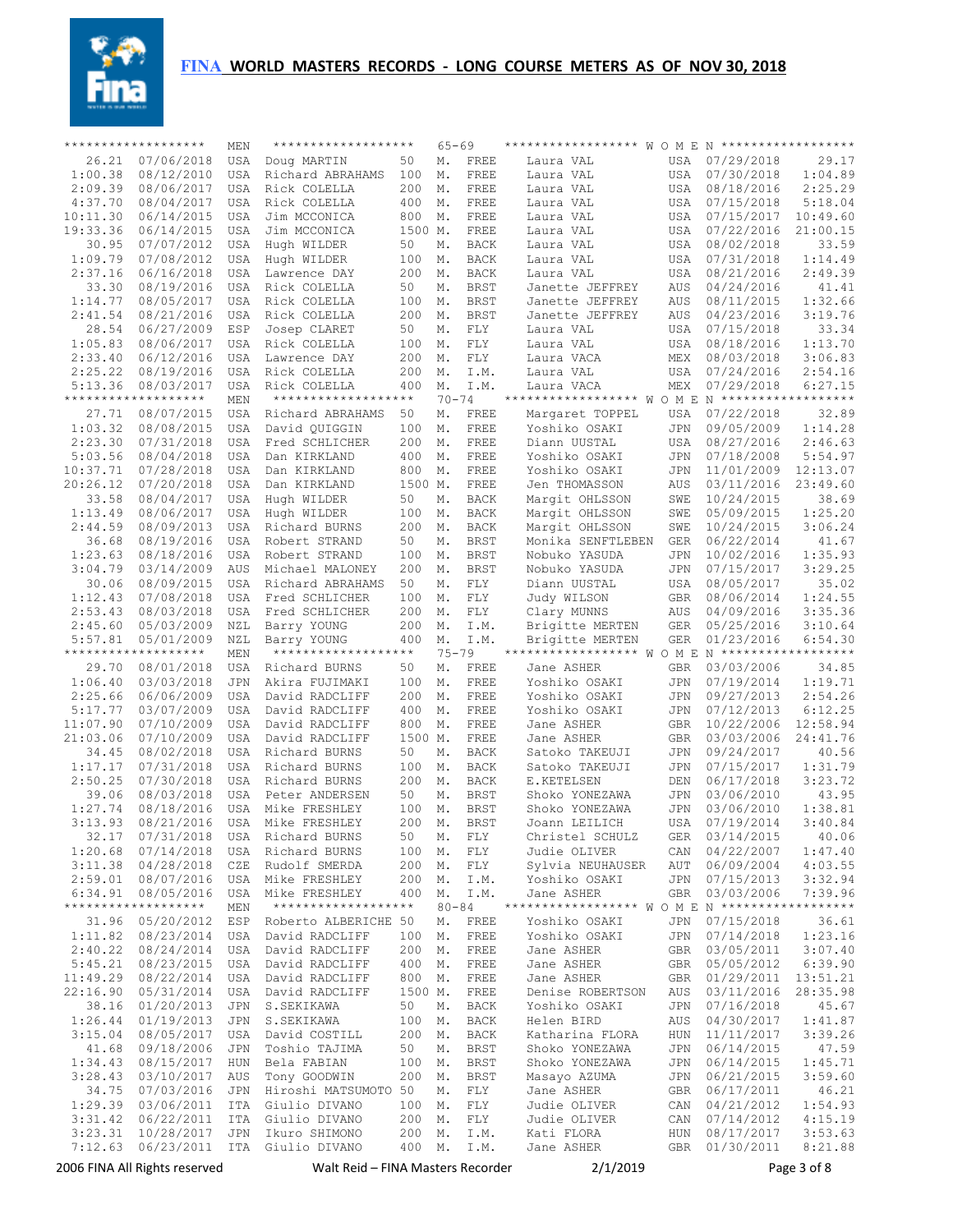

|                      | *******************           | MEN        | *******************               |         | $85 - 89$ |             | ****************** W O M E N ******************* |            |                         |             |
|----------------------|-------------------------------|------------|-----------------------------------|---------|-----------|-------------|--------------------------------------------------|------------|-------------------------|-------------|
| 33.94                | 03/02/2008                    | JPN        | Keijiro NAKAMURA                  | 50      | М.        | FREE        | Jane ASHER                                       | <b>GBR</b> | 05/26/2016              | 38.98       |
| 1:23.25              | 06/06/2010                    | <b>USA</b> | Frank PIEMME                      | 100     | М.        | FREE        | Jane ASHER                                       | <b>GBR</b> | 05/07/2016              | 1:29.29     |
| 3:03.50              | 07/01/2017                    | ESP        | Roberto ALBERICHE 200             |         | М.        | FREE        | Jane ASHER                                       | <b>GBR</b> | 05/26/2016              | 3:21.29     |
| 6:38.87              | 06/26/2016                    | USA        | Graham JOHNSTON                   | 400     | М.        | FREE        | Jane ASHER                                       | <b>GBR</b> | 10/15/2016              | 7:03.60     |
| 14:23.39             | 07/09/2016                    | USA        | Graham JOHNSTON                   | 800     | М.        | FREE        | Jane ASHER                                       | <b>GBR</b> | 04/01/2016              | 14:27.71    |
| 27:47.93             | 06/18/2016                    | JPN        | Katsura SUZUKI                    | 1500 M. |           | FREE        | Jane ASHER                                       | GBR        | 03/05/2016              | 28:11.18    |
| 39.89                | 07/18/2008                    | JPN        | Keijiro NAKAMURA                  | 50      | Μ.        | <b>BACK</b> | Jane ASHER                                       | GBR        | 04/02/2016              | 50.08       |
| 1:31.65              | 03/02/2008                    | JPN        | Keijiro NAKAMURA                  | 100     | М.        | BACK        | Jane ASHER                                       | GBR        | 01/23/2016              | 1:52.70     |
| 3:28.59              | 07/19/2008                    | JPN        | Keijiro NAKAMURA                  | 200     | М.        | BACK        | Jane ASHER                                       | GBR        | 03/05/2016              | 4:00.25     |
| 45.66                | 06/19/2010                    | JPN        | Toshio TAJIMA                     | 50      | Μ.        | BRST        | A.VAN OBBERGHEN                                  | BEL        | 05/06/2016              | 51.83       |
| 1:49.64              | 05/27/2018                    | AUS        | Patrick GALVIN                    | 100     | М.        | BRST        | A.VAN OBBERGHEN                                  | <b>BEL</b> | 05/06/2016              | 1:54.96     |
| 3:59.60              | 06/17/2018                    | JPN        | Shunsaku TAKAHIRA 200             |         | М.        | <b>BRST</b> | A.VAN OBBERGHEN                                  | BEL        | 05/08/2016              | 4:18.23     |
| 43.62                | 07/01/2017                    | ESP        | Roberto ALBERICHE 50              |         | Μ.        | FLY         | Jane ASHER                                       | <b>GBR</b> | 04/01/2016              | 51.28       |
| 1:52.68              | 07/16/2018                    | JPN        | Takashi HAYASHI                   | 100     | М.        | FLY         | Lois kivi NOCHMAN                                | USA        | 08/07/2009              | 2:23.89     |
| 4:15.86              | 07/11/2010                    | <b>USA</b> | Thomas MAINE                      | 200     | М.        | FLY         | Lois kivi NOCHMAN                                | USA        | 07/25/2009              | 5:07.64     |
| 3:51.20              | 08/03/2010                    | USA        | Thomas MAINE                      | 200     | М.        | I.M.        | Jane ASHER                                       | GBR        | 07/23/2016              | 4:12.71     |
| 8:21.81              | 07/11/2010                    | USA        | Thomas MAINE                      | 400     | М.        | I.M.        | Jean TROY                                        | USA        | 06/10/2012              | 10:45.77    |
|                      | *******************           | MEN        | *******************               |         | $90 - 94$ |             | ****************** WOME                          |            | N ******************    |             |
| 40.72                | 08/11/2003                    | USA        | Woody BOWERSOCK                   | 50      | Μ.        | FREE        | Olga KOKORINA                                    | RUS        | 06/01/2013              | 49.68       |
| 1:37.69              | 06/07/2015                    | GER        | Karl HAUTER                       | 100     | М.        | FREE        | Jean TROY                                        | <b>USA</b> | 07/08/2017              | 1:58.86     |
| 3:39.15              | 04/16/2016                    | <b>GER</b> | Karl HAUTER                       | 200     | М.        | FREE        | Jean TROY                                        | <b>USA</b> | 06/11/2017              | 4:18.85     |
| 8:01.57              | 08/24/2014                    | USA        | Willard LAMB                      | 400     | М.        | FREE        | Rita SIMONTON                                    | <b>USA</b> | 08/03/2008              | 9:04.93     |
|                      |                               | <b>USA</b> | Willard LAMB                      |         |           |             | Rita SIMONTON                                    | <b>USA</b> |                         |             |
| 16:28.37<br>31:12.82 | 08/09/2013                    |            | Willard LAMB                      | 800     | М.        | FREE        |                                                  |            | 08/14/2008              | 18:53.58    |
|                      | 05/31/2014                    | <b>USA</b> |                                   | 1500 M. |           | FREE        | Rita SIMONTON                                    | USA        | 06/01/2008              | 36:02.20    |
| 46.82                | 07/17/2006                    | JPN        | Goro KOBAYASHI                    | 50      | Μ.        | <b>BACK</b> | Betty LORENZI                                    | USA        | 08/04/2017              | 56.89       |
| 1:45.46              | 08/09/2006                    | JPN        | Goro KOBAYASHI                    | 100     | М.        | <b>BACK</b> | Betty LORENZI                                    | USA        | 08/06/2017              | 2:07.31     |
| 4:05.77              | 07/16/2007                    | JPN        | Goro KOBAYASHI                    | 200     | М.        | BACK        | Betty LORENZI                                    | USA        | 08/05/2017              | 4:38.73     |
| 50.71                | 09/13/2015                    | JPN        | Toshio TAJIMA                     | 50      | Μ.        | <b>BRST</b> | Olga KOKORINA                                    | RUS        | 09/03/2013              | 1:03.72     |
| 2:05.18              | 06/05/2015                    | GER        | Karl HAUTER                       | 100     | М.        | BRST        | Olga KOKORINA                                    | RUS        | 06/02/2013              | 2:27.19     |
| 4:41.26              | 04/30/2017                    | GER        | Karl HAUTER                       | 200     | М.        | <b>BRST</b> | Olga KOKORINA                                    | RUS        | 06/01/2013              | 5:21.78     |
| 1:00.30              | 08/11/2003                    | USA        | Walter PFEIFFER                   | 50      | Μ.        | FLY         | Yone MURATA                                      | JPN        | 07/16/2012              | 1:22.05     |
| 2:23.56              | 06/06/2015                    | USA        | Thomas MAINE                      | 100     | М.        | FLY         | Nora RONAI                                       | BRA        | 08/06/2014              | 3:39.01     |
| 5:19.18              | 06/06/2015                    | USA        | Thomas MAINE                      | 200     | М.        | FLY         | Nora RONAI                                       | BRA        | 08/08/2014              | 8:52.22     |
| 4:27.72              | 06/05/2015                    | GER        | Karl HAUTER                       | 200     | М.        | I.M.        | Rita SIMONTON                                    | USA        | 08/16/2008              | 6:30.12     |
| 9:56.43              | 06/06/2015                    | USA        | Thomas MAINE                      | 400     | М.        | I.M.        | Nora RONAI                                       | BRA        | 08/05/2014              | 14:12.52    |
|                      | *******************           | MEN        | *******************               |         | $95 - 99$ |             | ****************** WOME                          |            | $N$ ******************* |             |
| 45.71                | 08/06/2017                    | USA        | Willard LAMB                      | 50      | Μ.        | FREE        | Maurine KORNFELD                                 | USA        | 08/06/2016              | 1:04.02     |
| 1:47.59              | 08/26/2017                    | USA        | Willard LAMB                      | 100     | М.        | FREE        | Maurine KORNFELD                                 | USA        | 08/07/2016              | 2:22.74     |
| 4:04.60              | 08/26/2017                    | USA        | Willard LAMB                      | 200     | М.        | FREE        | Maurine KORNFELD                                 | USA        | 08/18/2016              | 5:03.47     |
| 8:43.18              | 08/25/2017                    | USA        | Willard LAMB                      | 400     | М.        | FREE        | Maurine KORNFELD                                 | USA        | 08/06/2016              | 10:12.49    |
| 17:42.57             | 08/25/2017                    | USA        | Willard LAMB                      | 800     | М.        | FREE        | Maurine KORNFELD                                 | USA        | 08/14/2017              | 21:39.10    |
| 33:39.77             | 08/25/2017                    | USA        | Willard LAMB                      | 1500 M. |           | FREE        | Rita SIMONTON                                    | USA        | 06/02/2013              | 41:39.68    |
| 58.63                | 08/04/2017                    | <b>USA</b> | Willard LAMB                      | 50      | М.        | <b>BACK</b> | Rita SIMONTON                                    | <b>USA</b> | 08/10/2013              | 1:14.31     |
| 2:11.19              | 08/06/2017                    | USA        | Willard LAMB                      | 100     | М.        | <b>BACK</b> | Rita SIMONTON                                    | USA        | 08/08/2013              | 2:42.67     |
| 4:34.73              | 07/30/2018                    | <b>USA</b> | Willard LAMB                      | 200     | М.        | <b>BACK</b> | Maurine KORNFELD                                 | USA        | 05/29/2016              | 5:42.64     |
| 1:10.05              | 05/18/2013                    | AUS        | George CORONES                    | 50      | Μ.        | <b>BRST</b> | Naka FUKUOKA                                     | <b>JPN</b> | 08/05/2018              | 1:44.41     |
| 2:40.08              | 06/20/2010                    | JPN        | Hiromu YOSHIMOTO                  | 100     | М.        | <b>BRST</b> | Charlotte SANDDAL                                | USA        | 08/04/2017              | 4:37.87     |
| 5:47.31              | 06/20/2010                    | <b>JPN</b> | Hiromu YOSHIMOTO                  | 200     | М.        | <b>BRST</b> | Charlotte SANDDAL                                | <b>USA</b> | 08/04/2017              | 9:18.96     |
|                      | 2:01.41 06/01/2008            | USA        | Walter PFEIFFER                   | 50      | Μ.        | FLY         |                                                  |            |                         |             |
| 4:09.52              | 06/01/2008                    | USA        | Walter PFEIFFER                   | 100     | М.        | FLY         |                                                  |            |                         |             |
|                      | 11:47.68 08/23/2018           | USA        | Robert DOUD                       | 200     | М.        | FLY         |                                                  |            |                         |             |
|                      | 8:55.97 06/01/2008            | USA        | Walter PFEIFFER                   | 200     | М.        | I.M.        |                                                  |            |                         |             |
| 17:29.20             | 06/01/2008                    | USA        | Walter PFEIFFER                   | 400     | М.        | I.M.        |                                                  |            |                         |             |
|                      | *******************           | MEN        | *******************               |         |           | $100 - 104$ | ****************** W O M E N ******************* |            |                         |             |
|                      | 56.12 02/28/2018              | AUS        | George CORONES                    | 50      | Μ.        | FREE        | Mieko NAGAOKA                                    | JPN        | 03/16/2014              | 1:41.88     |
| 2:24.21              | 03/03/2018                    | AUS        | George CORONES                    | 100     | М.        | FREE        | Mieko NAGAOKA                                    | JPN        | 03/15/2014              | 3:45.85     |
|                      |                               |            |                                   | 200     | М.        | FREE        | Mieko NAGAOKA                                    | JPN        | 07/21/2014              | 7:48.76     |
|                      |                               |            |                                   | 400     | М.        | FREE        | Mieko NAGAOKA                                    | JPN        | 01/19/2014              | 16:36.80    |
|                      |                               |            |                                   | 800     | М.        | FREE        | Mieko NAGAOKA                                    | JPN        | 06/15/2014              | 38:04.30    |
|                      |                               |            |                                   | 1500 M. |           | FREE        | Mieko NAGAOKA                                    | JPN        | 06/14/2014              | 74:08.73    |
| 1:29.13              | 05/04/2014                    | FRA        | Jean LEEMPUT                      | 50      | М.        | <b>BACK</b> | Mieko NAGAOKA                                    | JPN        | 07/18/2014              | 1:33.89     |
| 4:13.84              | 07/09/1994                    | USA        | Tom LANE                          | 100     | М.        | BACK        | Mieko NAGAOKA                                    | JPN        | 09/15/2014              | 3:39.81     |
| 9:04.31              | 07/09/1994                    | USA        | Tom LANE                          | 200     | М.        | BACK        | Mieko NAGAOKA                                    | JPN        | 07/19/2014              | 8:05.64     |
|                      |                               |            |                                   | 50      | М.        | BRST        |                                                  |            |                         |             |
|                      |                               |            |                                   | 100     | М.        | BRST        |                                                  |            |                         |             |
|                      |                               |            |                                   | 200     | М.        | BRST        |                                                  |            |                         |             |
|                      |                               |            |                                   | 50      | Μ.        | FLY         |                                                  |            |                         |             |
|                      |                               |            |                                   | 100     |           |             |                                                  |            |                         |             |
|                      |                               |            |                                   | 200     | М.        | FLY         |                                                  |            |                         |             |
|                      |                               |            |                                   | 200     | М.<br>Μ.  | FLY<br>I.M. |                                                  |            |                         |             |
|                      |                               |            |                                   | 400     | М.        | I.M.        |                                                  |            |                         |             |
|                      |                               |            |                                   |         |           |             |                                                  |            |                         |             |
|                      | 2006 FINA All Rights reserved |            | Walt Reid – FINA Masters Recorder |         |           |             | 2/1/2019                                         |            |                         | Page 4 of 8 |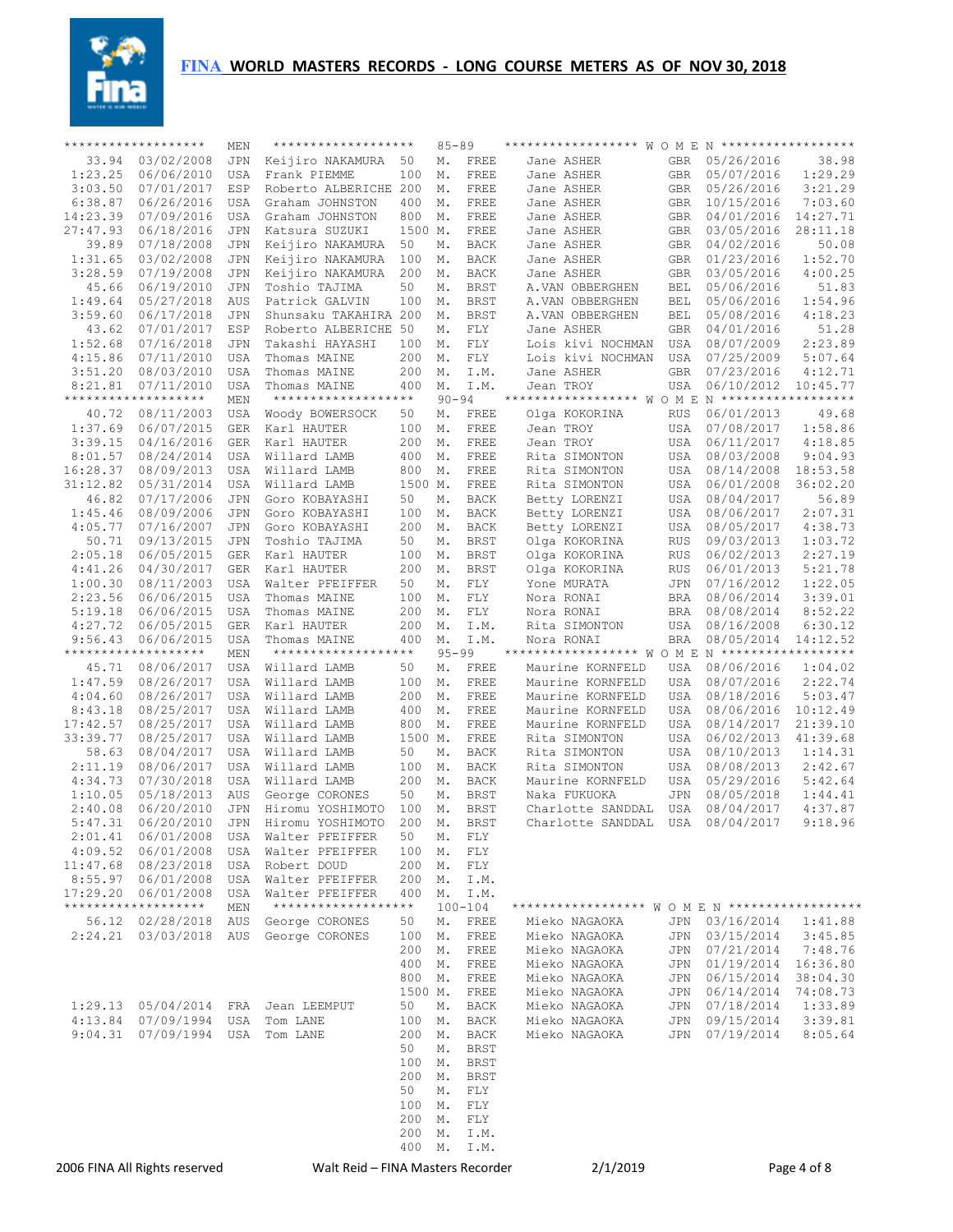

| *******************<br>MEN                                                                                                                                                                                                                                                                                                                                     | *******************                                      |            | 105-109                | ******************* M O M E N *******************                                                                                                                                                              |                              |
|----------------------------------------------------------------------------------------------------------------------------------------------------------------------------------------------------------------------------------------------------------------------------------------------------------------------------------------------------------------|----------------------------------------------------------|------------|------------------------|----------------------------------------------------------------------------------------------------------------------------------------------------------------------------------------------------------------|------------------------------|
|                                                                                                                                                                                                                                                                                                                                                                |                                                          | 50         | M. FREE                |                                                                                                                                                                                                                |                              |
|                                                                                                                                                                                                                                                                                                                                                                |                                                          |            | 100 M. FREE            |                                                                                                                                                                                                                |                              |
|                                                                                                                                                                                                                                                                                                                                                                |                                                          |            | 200 M. FREE            |                                                                                                                                                                                                                |                              |
|                                                                                                                                                                                                                                                                                                                                                                |                                                          |            | 400 M. FREE            |                                                                                                                                                                                                                |                              |
|                                                                                                                                                                                                                                                                                                                                                                |                                                          |            | 800 M. FREE            |                                                                                                                                                                                                                |                              |
|                                                                                                                                                                                                                                                                                                                                                                |                                                          |            | 1500 M. FREE           |                                                                                                                                                                                                                |                              |
|                                                                                                                                                                                                                                                                                                                                                                |                                                          | 50         | M. BACK                |                                                                                                                                                                                                                |                              |
|                                                                                                                                                                                                                                                                                                                                                                |                                                          |            | 100 M. BACK            |                                                                                                                                                                                                                |                              |
|                                                                                                                                                                                                                                                                                                                                                                |                                                          |            | 200 M. BACK            |                                                                                                                                                                                                                |                              |
|                                                                                                                                                                                                                                                                                                                                                                |                                                          | 50         | M. BRST<br>100 M. BRST |                                                                                                                                                                                                                |                              |
|                                                                                                                                                                                                                                                                                                                                                                |                                                          |            |                        |                                                                                                                                                                                                                |                              |
|                                                                                                                                                                                                                                                                                                                                                                |                                                          | 50         | 200 M. BRST<br>M. FLY  |                                                                                                                                                                                                                |                              |
|                                                                                                                                                                                                                                                                                                                                                                |                                                          | 100 M. FLY |                        |                                                                                                                                                                                                                |                              |
|                                                                                                                                                                                                                                                                                                                                                                |                                                          | 200 M. FLY |                        |                                                                                                                                                                                                                |                              |
|                                                                                                                                                                                                                                                                                                                                                                |                                                          |            | 200 M. I.M.            |                                                                                                                                                                                                                |                              |
|                                                                                                                                                                                                                                                                                                                                                                |                                                          |            | 400 M. I.M.            |                                                                                                                                                                                                                |                              |
|                                                                                                                                                                                                                                                                                                                                                                |                                                          |            |                        |                                                                                                                                                                                                                |                              |
| ******** RELAY 200 M. FREE - WOMEN ************** ********* RELAY 200 M. MEDLEY - WOMEN ************<br>0-159 TSUNAMI<br>Matsumi MIZUOCHI<br>Natsumi MIZUOCHI<br>Ayaka KAWABATA<br>Natsumi MIZUOCHI<br>Ayaka KAWABATA<br>Natsumi MIZUOCHI<br>Ayaka KAWABATA<br>Matsumi MIZUOCHI<br>Matsumi MIZUOCHI<br>Matsumi MIZUOCHI<br>Matsumi MIZUOCHI<br>Matsumi Evgenia |                                                          |            |                        |                                                                                                                                                                                                                |                              |
| 100-119 CMC SC                                                                                                                                                                                                                                                                                                                                                 |                                                          |            |                        | JPN 10/16/2016 1:50.28 100-119 NEVA STARS                                                                                                                                                                      | RUS 08/14/2015 2:00.05       |
|                                                                                                                                                                                                                                                                                                                                                                |                                                          |            |                        | Evgenia KARETINA                                                                                                                                                                                               | Anna KUZMICHEVA              |
|                                                                                                                                                                                                                                                                                                                                                                |                                                          |            |                        |                                                                                                                                                                                                                | Ekaterina SHERSHEN           |
| 120-159 TSUNAMI                                                                                                                                                                                                                                                                                                                                                |                                                          |            |                        |                                                                                                                                                                                                                | JPN 09/22/2013 2:03.42       |
|                                                                                                                                                                                                                                                                                                                                                                |                                                          |            |                        |                                                                                                                                                                                                                | Yoshimi MIWA                 |
|                                                                                                                                                                                                                                                                                                                                                                |                                                          |            |                        |                                                                                                                                                                                                                | Junko ISHIKAWA               |
| 160-199 TEAM TYR                                                                                                                                                                                                                                                                                                                                               |                                                          |            |                        |                                                                                                                                                                                                                | USA 08/08/2006 2:04.75       |
|                                                                                                                                                                                                                                                                                                                                                                |                                                          |            |                        | Jennifer STEIN                                                                                                                                                                                                 | Susan VON DER LIPPE          |
| Anna PETTIS-SCOTT Susan VON DER LIPPE Betsy CLEARY Collette SAPPEY<br>200-239 CAPE TOWN MASTERS RSA 03/19/2011 1:56.04 200-239 OREGON MASTERS USA 08/17/2008 2:10.98                                                                                                                                                                                           |                                                          |            |                        | Betsy CLEARY                                                                                                                                                                                                   |                              |
|                                                                                                                                                                                                                                                                                                                                                                |                                                          |            |                        |                                                                                                                                                                                                                |                              |
| Sanderina KRUGER                                                                                                                                                                                                                                                                                                                                               |                                                          |            |                        | Karen ANDRUS-HUGHES                                                                                                                                                                                            | Becky OBLETZ<br>Robin PARISI |
| Marcelle STRAUSS                                                                                                                                                                                                                                                                                                                                               | Cecilia STANFORD<br>Edith OTTERMANN                      |            |                        | Arlene DELMAGE                                                                                                                                                                                                 |                              |
| 240-279 CAPE TOWN MASTERS RSA 03/17/2018 2:00.75 240-279 CAPE TOWN MASTERS RSA 03/16/2018 2:19.90                                                                                                                                                                                                                                                              |                                                          |            |                        |                                                                                                                                                                                                                |                              |
| Edith OTTERMANN                                                                                                                                                                                                                                                                                                                                                | Sanderina KRUGER                                         |            |                        | Dianne COETZEE                                                                                                                                                                                                 | Cecilia STANFORD             |
| Diane COETZEE<br>Diane COETZEE Cecilia STANFORD Edith OTTERMANN Sanderina KRUGER<br>280-319 TAMALPAIS AQUATIC MA USA 08/01/2018 2:24.42 280-319 SPENCER SWIM TEAM GBR 05/29/2016 2:47.19                                                                                                                                                                       | Januerina KRUGER<br>Cecilia STANFORD<br>USA - 08/01/2012 |            |                        | Edith OTTERMANN Sanderina KRUGER                                                                                                                                                                               |                              |
|                                                                                                                                                                                                                                                                                                                                                                |                                                          |            |                        |                                                                                                                                                                                                                |                              |
|                                                                                                                                                                                                                                                                                                                                                                |                                                          |            |                        | Janet BROWN                                                                                                                                                                                                    | Diane FORD                   |
| Comparison of the Maria VAL Sue ARCHER<br>Mancy RIDOUT Barbara WHEELER<br>320–359 BIG YOKOHAMA JPN 09/21/2013 2:55.78 320–359 BIG YOKOHAMA<br>Shoko YONEZAWA Masae KURATA Shoko YONEZAWA<br>Shoko YONEZAWA Masae KURATA Shoko YONEZAWA                                                                                                                         |                                                          |            |                        |                                                                                                                                                                                                                | Jean howard JONES            |
|                                                                                                                                                                                                                                                                                                                                                                |                                                          |            |                        |                                                                                                                                                                                                                | JPN 06/23/2013 3:27.07       |
|                                                                                                                                                                                                                                                                                                                                                                |                                                          |            |                        |                                                                                                                                                                                                                | Masae KURATA                 |
| Mieko KAMOSHITA                                                                                                                                                                                                                                                                                                                                                |                                                          |            |                        |                                                                                                                                                                                                                |                              |
| 360-399 SUKOYAKA ST                                                                                                                                                                                                                                                                                                                                            |                                                          |            |                        |                                                                                                                                                                                                                |                              |
| Masako KUSUME                                                                                                                                                                                                                                                                                                                                                  |                                                          |            |                        | Sonoe WATANABE Sonoe WATANABE Mieko KAMOSHITA<br>JPN 02/22/2015 5:47.05 360-399 SAPPORO MASTERS JPN 08/05/2018 5:53.02<br>Masako OTSUKA Sumiko KUJI Naka FUKUOKA<br>Chiyoko TAKIZAWA Haruko SASAKI Fumi MURATA |                              |
| Toshiko AMANO                                                                                                                                                                                                                                                                                                                                                  | Chiyoko TAKIZAWA                                         |            |                        |                                                                                                                                                                                                                | Fumi MURATA                  |
| ******** RELAY 400 M. FREE - WOMEN ************** ********* RELAY 400 M. MEDLEY - WOMEN ************                                                                                                                                                                                                                                                           |                                                          |            |                        |                                                                                                                                                                                                                |                              |
| 100-119 SG RUHR                                                                                                                                                                                                                                                                                                                                                |                                                          |            |                        | GER 06/22/2014 4:11.02 100-119 MASTERS AICS BRESCIA ITA 05/17/2015 4:44.19                                                                                                                                     |                              |
| Vera KREUTZENBECH                                                                                                                                                                                                                                                                                                                                              | Susanne HOCK                                             |            |                        |                                                                                                                                                                                                                |                              |
| Annika MEISTER                                                                                                                                                                                                                                                                                                                                                 | Karina KRUGER                                            |            |                        | Greta ROVETTA                                                                                                                                                                                                  | Martina GUARESCHI            |
| 120-159 RYOGOKU KINGYO                                                                                                                                                                                                                                                                                                                                         |                                                          |            |                        | JPN 06/16/2012 4:07.62 120-159 BERLINER TSC                                                                                                                                                                    | GER 06/17/2017 4:35.76       |
| Hitomi MATSUDA                                                                                                                                                                                                                                                                                                                                                 | Machiko IWASHITA                                         |            |                        | Andrea KUTZ                                                                                                                                                                                                    | Saskia KUTZ                  |
| Satsuki HIRUKAWA                                                                                                                                                                                                                                                                                                                                               | Mabi TSUKIOKA                                            |            |                        | Nadine STRESING                                                                                                                                                                                                | Josephine DUNGER             |
| 160-199 NORTH CAROLINA MASTE USA 06/14/2015 4:06.90 160-199 NORTH CAROLINA MASTE USA 06/13/2015 4:41.71                                                                                                                                                                                                                                                        |                                                          |            |                        |                                                                                                                                                                                                                |                              |
| Erika BRAUN                                                                                                                                                                                                                                                                                                                                                    | Jen STRINGER                                             |            |                        | Erika BRAUN                                                                                                                                                                                                    | Kerry LINDAUER               |
| Alica UHL                                                                                                                                                                                                                                                                                                                                                      | Kerry LINDAUER                                           |            |                        | Alica UHL                                                                                                                                                                                                      | Jen STRINGER                 |
| 200-239 CAPE TOWN                                                                                                                                                                                                                                                                                                                                              | RSA 03/14/2013 4:20.68                                   |            |                        | 200-239 NORTH TEXAS LONESTAR USA 07/30/2016 4:58.86                                                                                                                                                            |                              |
| Sanderina KRUGER                                                                                                                                                                                                                                                                                                                                               | Cecilia STANFORD                                         |            |                        | Stephanie STONE                                                                                                                                                                                                | Krissy MACCURDY              |
| Edith OTTERMANN                                                                                                                                                                                                                                                                                                                                                | Perry CADIZ                                              |            |                        | Maureen REA                                                                                                                                                                                                    | Kristin HENDERSON            |
| 240-279 CAPE TOWN MASTERS                                                                                                                                                                                                                                                                                                                                      | RSA 03/18/2016 4:39.62                                   |            |                        | 240-279 CAPE TOWN MASTERS RSA 02/27/2016 5:19.05                                                                                                                                                               |                              |
| Sanderina KRUGER                                                                                                                                                                                                                                                                                                                                               | Di COETZEE                                               |            |                        | Di COETZEE                                                                                                                                                                                                     | Gail MCCARNEY                |
| Gail MCCARNEY                                                                                                                                                                                                                                                                                                                                                  | Cecilia STANFORD                                         |            |                        | Cecilia STANFORD                                                                                                                                                                                               | Sandrina KRUGER              |
| 280-319 PSV                                                                                                                                                                                                                                                                                                                                                    | NED 05/05/2018 5:45.60                                   |            |                        | 280-319 OREGON MASTERS                                                                                                                                                                                         | USA 08/26/2017 6:31.16       |
| Ineke WEEKERS                                                                                                                                                                                                                                                                                                                                                  | Lottie GEURTS                                            |            |                        | Joy WARD                                                                                                                                                                                                       | Ginger PIERSON               |
| Patty KRUPIARZ                                                                                                                                                                                                                                                                                                                                                 | Corrie VERHOEVEN                                         |            |                        | Janet GETTLING                                                                                                                                                                                                 | Margaret TOPPEL              |
| 320-359 BIG S YOKOHAMA                                                                                                                                                                                                                                                                                                                                         |                                                          |            |                        | JPN 06/16/2012 7:10.67 320-359 BIG S YOKOHAMA JPN 06/16/2012 8:27.67                                                                                                                                           |                              |
| Shoko YONEZAWA                                                                                                                                                                                                                                                                                                                                                 | Shiqeko TANAKA                                           |            |                        | Shigeko TANAKA                                                                                                                                                                                                 | Masae KURATA                 |
| Masae KURATA                                                                                                                                                                                                                                                                                                                                                   | Mieko KAMOSHITA                                          |            |                        | Sonoe WATANABE Mieko KAMOSHITA                                                                                                                                                                                 |                              |
| $360 - 399$                                                                                                                                                                                                                                                                                                                                                    |                                                          |            |                        | $360 - 399$                                                                                                                                                                                                    |                              |
|                                                                                                                                                                                                                                                                                                                                                                |                                                          |            |                        |                                                                                                                                                                                                                |                              |

\*\*\*\*\*\*\*\* RELAY 800 M. FREE - WOMEN \*\*\*\*\*\*\*\*\*\*\*\*\*\* 100-119 SG DORTMUND GER 02/27/2016 9:02.70

2006 FINA All Rights reserved **Walt Reid – FINA Masters Recorder** 2/1/2019 Page 5 of 8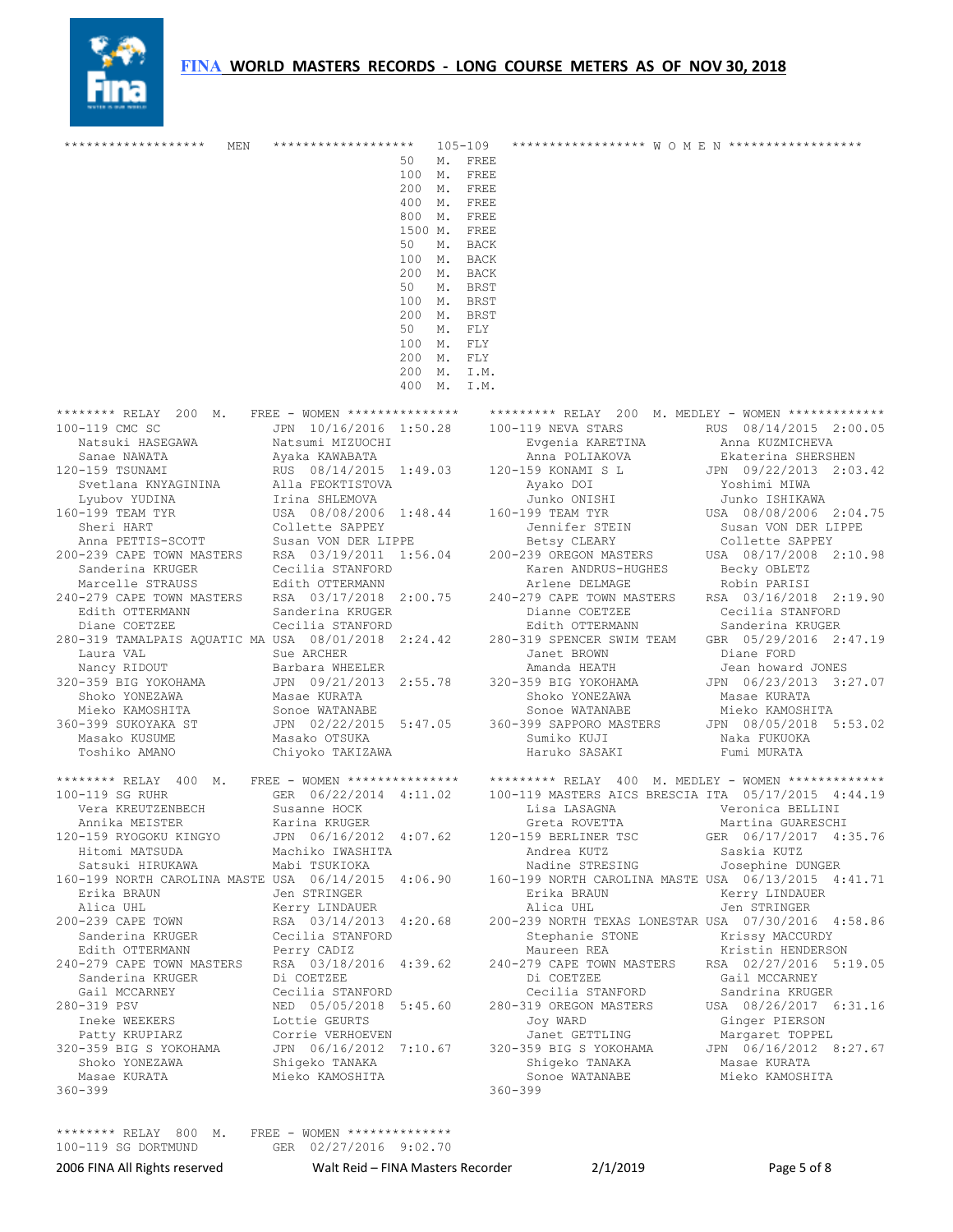

| Kerstin LANGE                                                           | Mandy BLUM                                |                                                     |                                            |
|-------------------------------------------------------------------------|-------------------------------------------|-----------------------------------------------------|--------------------------------------------|
| Corinna MIEDE                                                           | Jennifer THATER                           |                                                     |                                            |
| 120-159 BERLINER TSC                                                    | GER 02/27/2016 9:10.91                    |                                                     |                                            |
| Nadine STRESING<br>Julia SCHATZ                                         | Marina SPOTTKE<br>Ina ZIEGLER             |                                                     |                                            |
| 160-199 NORTH CAROLINA MASTE USA 06/14/2015 9:18.33                     |                                           |                                                     |                                            |
| Erika BRAUN                                                             | Jen STRINGER                              |                                                     |                                            |
| Alica UHL                                                               | Kerry LINDAUER                            |                                                     |                                            |
| 200-239 UCLA BRUIN MASTERS                                              | USA 07/06/2014 9:37.01                    |                                                     |                                            |
| Erika STEBBINS                                                          | Christie CIRAULO                          |                                                     |                                            |
| Veronica HIBBEN<br>240-279 CAPE TOWN MASTERS                            | Laurie DODD<br>RSA 02/21/2016 10:13.61    |                                                     |                                            |
| Cecilia STANFORD                                                        | Gail MCCARNEY                             |                                                     |                                            |
| Di COETZEE                                                              | Sandrina KRUGER                           |                                                     |                                            |
| 280-319 MID SUSSEX MARLINS                                              | GBR 06/08/2018 13:11.60                   |                                                     |                                            |
| Mary JOHNSON                                                            | Jenny DEAN                                |                                                     |                                            |
| Rose DUDENEY                                                            | Alison GWYNN                              |                                                     |                                            |
| 320-359 BIG S YOKOHAMA<br>Yuko SAKAGAMI                                 | JPN 11/07/2015 16:54.29<br>Shiqeko TANAKA |                                                     |                                            |
| Hiromi TODA                                                             | Shoko YONEZAWA                            |                                                     |                                            |
| $360 - 399$                                                             |                                           |                                                     |                                            |
|                                                                         |                                           |                                                     |                                            |
|                                                                         |                                           |                                                     |                                            |
| ******** RELAY 200 M.                                                   | FREE - M E N ****************             | ********* RELAY 200 M. MEDLEY - M E N ************* |                                            |
| 100-119 MAC-MINA                                                        | BRA 11/29/2009 1:31.95                    | 100-119 TROYKA                                      | RUS 08/14/2015 1:43.83                     |
| Rene LEITE                                                              | Rodrigo TRIVINO                           | Alexey GULAKOV                                      | Igor GOLOVIN                               |
| Daniel BELINI                                                           | Piero RODIGHERI                           | Andrey DENISKO                                      | Ivan KOVALEV                               |
| 120-159 GETXO                                                           | ESP 07/08/2018 1:32.84                    | 120-159 JFE KEIHIN                                  | JPN 07/16/2018 1:42.45                     |
| Mikel BILDOSOLA                                                         | Inaki BILDOSOLA                           | Takashi TAKEMOTO                                    | Hajime IKEGAMI                             |
| German ZUBIAUR                                                          | Mikel DEBA                                | Takao UEKI                                          | Shintaro UCHIYAMA                          |
| 160-199 NEVA STARS<br>Aleksandr SHILIN                                  | RUS 08/18/2017 1:34.92<br>Sergei MEDVEDEV | 160-199 NEVA STARS<br>Aleksandr SHILIN              | RUS 08/18/2017 1:45.47<br>Gergey GOGOL     |
| Aleksei MANZHULA                                                        | Vladimir PREDKIN                          | Aleksel MANZHULA                                    | Vladimir PREDKIN                           |
| 200-239 COLORADO                                                        | USA 08/08/2006 1:38.24                    | 200-239 COLORADO                                    | USA 08/08/2006 1:50.83                     |
| Jack GROSELLE                                                           | Trip HEDRICK                              | Steve WOOD                                          | Jack GROSELLE                              |
| Steve WOOD                                                              | Richard ABRAHAMS                          | Trip HEDRICK                                        | Richard ABRAHAMS                           |
| 240-279 SARASOTA Y SHARKS                                               | USA 08/19/2016 1:42.40                    | 240-279 SARASOTA Y SHARKS                           | USA 08/21/2016 1:57.46                     |
| Steve WOOD<br>Trip HEDRICK                                              | Doug MARTIN<br>Jack GROSELLE              | Steve WOOD<br>Trip HEDRICK                          | Jack GROSELLE<br>Doug MARTIN               |
| 280-319 GOLD COAST MASTERS                                              | USA 08/15/2014 1:56.91                    | 280-319 BRASIL MASTERS                              | BRA 08/18/2017 2:16.15                     |
| David QUIGGIN                                                           | David PAINTER                             | Jose LORO                                           | Antonio ORSELLI                            |
| Keefe LODWIG                                                            | Lee CHILDS                                | Paulo MOTTA                                         | Jose GUISARD FERRAZ                        |
| 320-359 JUEI CLUB                                                       | JPN 07/21/2003 2:20.89                    | 320-359 KAMAKURA MSC                                | JPN 07/19/2014 2:45.28                     |
| Shoichi SHIDA                                                           | Keijiro NAKAMURA                          | Minoru UEMURA                                       | Takao TSUCHIYA                             |
| Katsuzo SHIRAYAMA<br>360-399 JUEI CLUB                                  | Isamu TAMURA<br>JPN 03/02/2008 3:08.87    | Takashi ISHIMOTO<br>360-399 NISHINOMIYA SUMIRE      | Yoshihiro NAKANO<br>JPN 06/20/2009 4:13.40 |
| Isamu TAMURA                                                            | Hideya FUJII                              | Toshio YURI                                         | Hiromu YOSHIMOTO                           |
| Tokushi KOMEDA                                                          | Hidekazu TAMURA                           | Takeshi YASUKAWA                                    | Kazunaga AKUTSU                            |
|                                                                         |                                           |                                                     |                                            |
| ******** RELAY 400 M.                                                   | FREE - M E N ****************             | ********* RELAY 400 M. MEDLEY - M E N ************* |                                            |
| 100-119 G-TRAVELERS                                                     | JPN 06/23/2013 3:30.77                    | 100-119 TROYKA                                      | RUS 04/17/2015 3:58.35                     |
| Yoshinori MURAMATSU<br>Kensuke MAEDA                                    | Kosuke MAEDA<br>Naofumi UTSUGI            | Alexey GULAKOV<br>Andrey DENISKO                    | Igor GOLOVIN<br>Ivan KOVALEV               |
| 120-159 GETXO                                                           | ESP 07/07/2018 3:28.93                    | 120-159 FRONTIER RC                                 | JPN 09/30/2018 3:54.38                     |
| Mikel BILDOSOLA                                                         | Inaki BILDOSOLA                           | Shota TAKESHITA                                     | Ryo KOBAYASHI                              |
| German ZUBIAUR                                                          | Mikel DEBA                                | Kei NAKASHIMA                                       | Hiroki SAKURAI                             |
| 160-199 LONGHORN AQUATICS                                               | USA 07/03/2011 3:38.60                    | 160-199 STANFORD                                    | USA 05/10/2015 4:02.07                     |
| Tyler BLESSING                                                          | Mike VAROZZA                              | Rick GOULD                                          | Bj JOHNSON                                 |
| Anders RASMUSSEN<br>200-239 BRESCIA ACQUARE MAFE ITA 05/14/2017 3:46.05 | Chris ECKERMAN                            | Darren PHELAN<br>200-239 LONGHORN AQUATICS          | Mike PYLE<br>USA 08/11/2012 4:13.76        |
| Massimiliano GIALDI                                                     | Maurizio TERSAR                           | Anders RASMUSSEN                                    | David GUTHRIE                              |
| Roberto BRUNORI                                                         | Marco COLOMBO                             | Jim SAUER                                           | Mike VAROZZA                               |
| 240-279 COLORADO MASTERS                                                | USA 08/11/2018 3:59.86                    | 240-279 COLORADO MASTERS                            | USA 08/10/2018 4:32.15                     |
| Michael MANN                                                            | Craig PETERSEN                            | Craig PETERSEN                                      | Greg SCOTT                                 |
| Greg SCOTT                                                              | Kirk ANDERSON                             | Michael MANN                                        | Kirk ANDERSON                              |
| 280-319 PALM BEACH MASTERS<br>Lee CHILDS                                | USA 06/18/2017 4:27.17                    | 280-319 HAKUYO S<br>Hiroshi NONAKA                  | JPN 06/18/2016 5:19.41<br>Seiko OKAZAKI    |
| George SCHMIDT                                                          | Keefe LODWIG<br>David QUIGGIN             | Sadao SAJIKI                                        | Takashi TERAKOSHI                          |
| 320-359 MICHIGAN MASTERS                                                | USA 07/30/2017 5:43.81                    | 320-359 SSV LEUTZSCH LEIPZIG GER 06/17/2017 7:01.44 |                                            |
| Joel LOCKWOOD                                                           | Kurt OLZMANN                              | Gottfried KLARING                                   | Jurgen SCHUBERT                            |
| Ray MARTIN                                                              | Wallie JEFFRIES                           | Gunter KALLENBACH                                   | Wolfgang SIEBER                            |
| 2006 FINA All Rights reserved                                           | Walt Reid – FINA Masters Recorder         | 2/1/2019                                            | Page 6 of 8                                |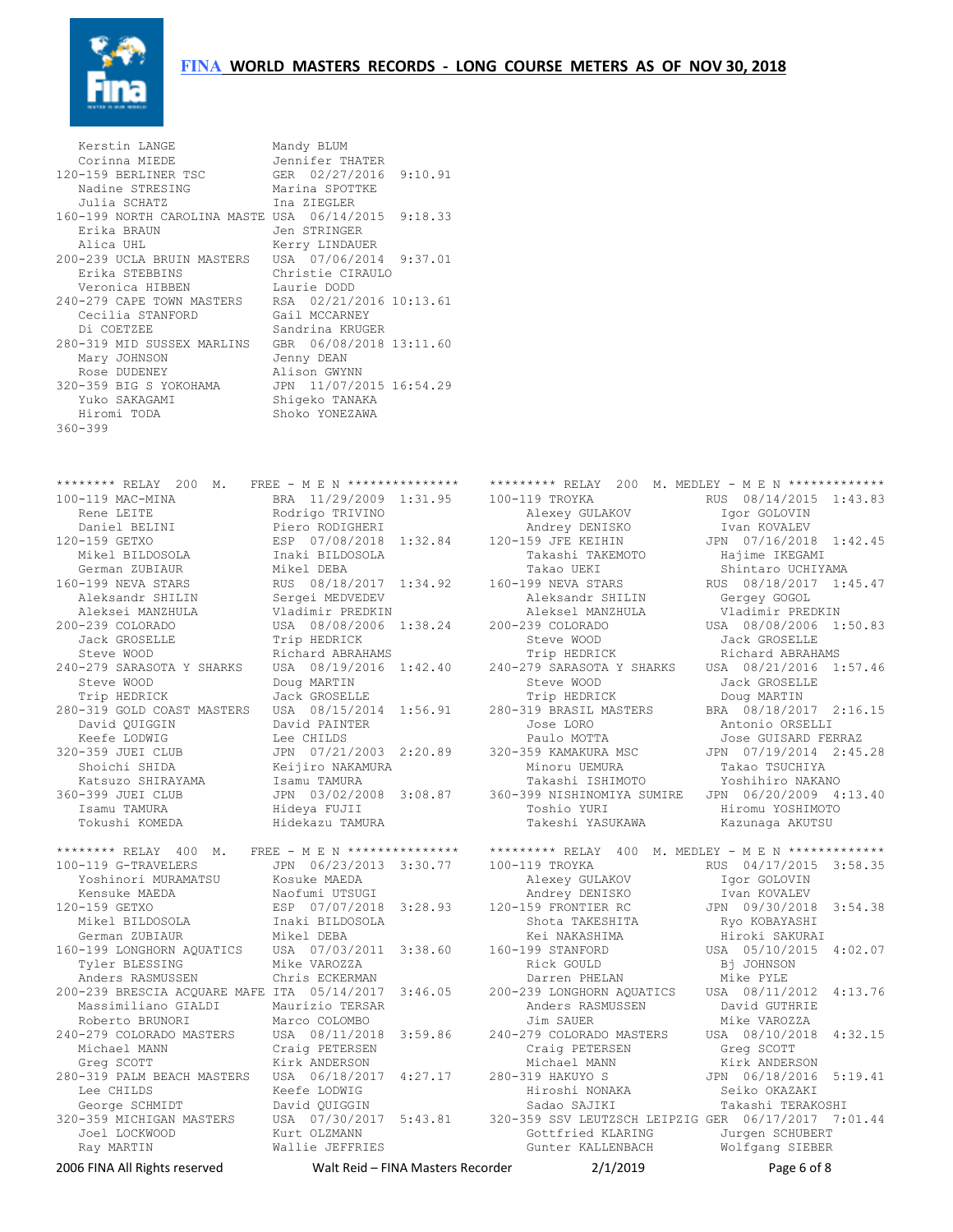## **FINA** WORLD MASTERS RECORDS - LONG COURSE METERS AS OF NOV 30, 2018



| 360-399 GAVRYLYCH                                                        | UKR 03/25/2017 10:56.10                                                                                                    | 360-399 GAVRYLYCH SWIM CLUB UKR 05/13/2017 12:23.62                                                                                                         |                               |
|--------------------------------------------------------------------------|----------------------------------------------------------------------------------------------------------------------------|-------------------------------------------------------------------------------------------------------------------------------------------------------------|-------------------------------|
| Heorhii KOZYR                                                            | Vitalii LYSIAK                                                                                                             | Vitalii LYSIAK                                                                                                                                              | Heorhii CHYZHEVSKI            |
| Anatolii NAKLOVKIN                                                       | Heorhii CHYZHEVSKYI                                                                                                        | Kostiantyn SHCHEGLOV                                                                                                                                        | Heorhii KOZYR                 |
| ******** RELAY 800 M. FREE - M E N **************<br>100-119 G-TRAVELERS | JPN 06/23/2013 7:56.33                                                                                                     |                                                                                                                                                             |                               |
| Yoshinori MAUAMATSU                                                      | Kosuke MAEDA                                                                                                               |                                                                                                                                                             |                               |
| Naofumi UTSUGI                                                           | Kensuke MAEDA                                                                                                              |                                                                                                                                                             |                               |
| 120-159 JFE                                                              | JPN 08/19/2017 7:50.34                                                                                                     |                                                                                                                                                             |                               |
| Ryoya TAGUCHI                                                            | Takashi TAKEMOTO                                                                                                           |                                                                                                                                                             |                               |
| Shintaro UCHIYAMA                                                        | Takao UEKI                                                                                                                 |                                                                                                                                                             |                               |
| 160-199 AQUATIC MASTERS                                                  | SUI 04/18/2015 8:15.08                                                                                                     |                                                                                                                                                             |                               |
| Felix STEINHAUER                                                         | Yves PLATEL                                                                                                                |                                                                                                                                                             |                               |
| Richard GRAVEL                                                           | Marco PILLOUD                                                                                                              |                                                                                                                                                             |                               |
| 200-239 BRASIL MASTERS                                                   | BRA 07/06/2013 8:38.24                                                                                                     |                                                                                                                                                             |                               |
| Helio CELIDONIO                                                          | Djan qarrido MADRUGA                                                                                                       |                                                                                                                                                             |                               |
| Roberto carlos CARVALHO                                                  | Marcus laborne MATTIOLI                                                                                                    |                                                                                                                                                             |                               |
| 240-279 COLORADO MASTERS<br>Michael MANN                                 | USA 08/12/2018 8:56.62                                                                                                     |                                                                                                                                                             |                               |
| Greg SCOTT                                                               | Craig PETERSEN<br>Kirk ANDERSON                                                                                            |                                                                                                                                                             |                               |
| 280-319 PALM BEACH MASTERS                                               | USA 08/26/2017 10:21.80                                                                                                    |                                                                                                                                                             |                               |
| David QUIGGIN                                                            | George SCHMIDT                                                                                                             |                                                                                                                                                             |                               |
| Keefe LODWIG                                                             | Lee CHILDS                                                                                                                 |                                                                                                                                                             |                               |
| 320-359 MICHIGAN MASTERS                                                 | USA 07/30/2017 13:00.32                                                                                                    |                                                                                                                                                             |                               |
| Wallie JEFFRIES                                                          | Ray MARTIN                                                                                                                 |                                                                                                                                                             |                               |
| Joel LOCKWOOD                                                            | Kurt OLZMANN                                                                                                               |                                                                                                                                                             |                               |
| $360 - 399$                                                              |                                                                                                                            |                                                                                                                                                             |                               |
|                                                                          |                                                                                                                            |                                                                                                                                                             |                               |
|                                                                          |                                                                                                                            |                                                                                                                                                             |                               |
|                                                                          |                                                                                                                            |                                                                                                                                                             |                               |
| ******** RELAY 200 M.                                                    |                                                                                                                            | FREE - MIXED *************** ********* RELAY 200 M. MEDLEY - MIXED *************                                                                            |                               |
| 100-119 PSV                                                              | NED 09/05/2013 1:41.21                                                                                                     | 100-119 OAHU CLUB                                                                                                                                           | JPN 07/17/2006 1:51.99        |
| Rieneke TERINK                                                           | Geert LANTINK                                                                                                              | Tsuyoshi KITASHITA<br>Kohei KAWAMOTO                                                                                                                        | Hitomi MATSUDA<br>Isuzu MAEDA |
| Marjolyn WUISMAN<br>120-159 TSUNAMI                                      | Stefan OOSTING<br>RUS 08/14/2015 1:40.14                                                                                   | 120-159 PHOENIX SWIM CLUB                                                                                                                                   | USA 07/08/2012 1:50.77        |
| Alexandr SATANOVSKIY                                                     | Irina SHLEMOVA                                                                                                             | Noriko INADA                                                                                                                                                | Jeff COMMINGS                 |
| Svetlana KNYAGININA                                                      | Andrey KRYLOV                                                                                                              | Misty HYMAN                                                                                                                                                 | Jose PONCE                    |
| 160-199 TEAM TYR                                                         | USA 08/08/2006 1:42.27                                                                                                     | 160-199 NEVA STARS                                                                                                                                          | RUS 08/14/2015 1:55.32        |
| John SMITH                                                               | Rich SAEGER                                                                                                                | Vladimir PREDKIN                                                                                                                                            | Pavel LEBEDEV                 |
| Collette SAPPEY                                                          | Sheri HART                                                                                                                 | Anna POLIAKOVA                                                                                                                                              | Olga POZDNIAKOVA              |
| 200-239 COLORADO                                                         | USA 08/08/2006 1:44.96                                                                                                     | 200-239 GUILDFORD CITY SWIMM GBR 08/18/2017 1:59.99                                                                                                         |                               |
| Trip HEDRICK                                                             | Kim CROUCH                                                                                                                 | Michelle WARE                                                                                                                                               | David BRYANT                  |
| Kathy GARNIER                                                            | Richard ABRAHAMS                                                                                                           | Mike HODGSON                                                                                                                                                | Lynda COGGINS                 |
| 240-279 SARASOTA Y SHARKS USA 08/20/2016 1:54.54                         |                                                                                                                            | 240-279 PUGET SOUND MASTERS USA 08/20/2016 2:08.11                                                                                                          |                               |
| Doug MARTIN                                                              | Jack GROSELLE                                                                                                              | Lisa DAHL                                                                                                                                                   | Rick COLELLA                  |
| Nancy KRYKA                                                              | Laura KIRKPATRICK                                                                                                          | Donald GRAHAM                                                                                                                                               | Charlotte DAVIS               |
| 280-319 TAMALPAIS AQUATIC USA 08/18/2017 2:05.58                         |                                                                                                                            | 280-319 TAMALPAIS AQUATIC MA USA 08/09/2015 2:21.20                                                                                                         |                               |
| Richard BURNS                                                            | Laura VAL                                                                                                                  | Laura VAL                                                                                                                                                   | Kenneth FROST                 |
| Nancy RIDOUT                                                             | Tate HOLT                                                                                                                  | Richard BURNS                                                                                                                                               | Nancy RIDOUT                  |
| 320-359 OREGON MASTERS                                                   | USA 08/20/2016 2:35.97                                                                                                     | 320-359 BIG S YOKOHAMA                                                                                                                                      | JPN 07/20/2014 2:55.98        |
| Rebecca KAY<br>Barbara FRID                                              | Willard LAMB<br>David RADCLIFF                                                                                             | Shoko YONEZAWA<br>Hiyoshi MAKIMOTO Mieko KAMOSHITA                                                                                                          | Tetsuo NAKAMARU               |
|                                                                          |                                                                                                                            | 360-399 MISSION VIEJO MASTER USA 08/09/2013 3:36.78 360-399 MISSION VIEJO MASTER USA 08/10/2013 4:19.30                                                     |                               |
| Frank PIEMME                                                             | Maurine KORNFELD                                                                                                           | Rita SIMONTON                                                                                                                                               | Jurgen SCHMIDT                |
| Rita SIMONTON                                                            | Jurgen SCHMIDT                                                                                                             | Frank PIEMME Maurine KORNFELD                                                                                                                               |                               |
|                                                                          |                                                                                                                            |                                                                                                                                                             |                               |
|                                                                          |                                                                                                                            | ******** RELAY 400 M. FREE - MIXED ************** ********* RELAY 400 M. MEDLEY - MIXED ************                                                        |                               |
|                                                                          |                                                                                                                            | 100-119 W98 HANNOVER GER 06/20/2014 3:48.68 100-119 RENAISSANCE JPN 03/04/2018 4:12.30<br>Tim GRABOWSKI Constantin DAHLE Kaho TAURA Kanta Yasutomo SASAHARA |                               |
|                                                                          |                                                                                                                            |                                                                                                                                                             |                               |
|                                                                          |                                                                                                                            |                                                                                                                                                             |                               |
| 120-159 RENAISSANCE                                                      |                                                                                                                            |                                                                                                                                                             |                               |
| Daichi KOHNO                                                             |                                                                                                                            |                                                                                                                                                             |                               |
| Mio KATANAMI                                                             |                                                                                                                            |                                                                                                                                                             |                               |
| 160-199 EDGE                                                             |                                                                                                                            | 199 EDGE<br>Yuriko IKEDA                                                                                                                                    | JPN 06/16/2018 4:21.85        |
| Masateri IKEDA                                                           |                                                                                                                            |                                                                                                                                                             | Satsuki HIRUKAWA              |
|                                                                          |                                                                                                                            | Example 200-239 ILLINOIS MASTERS 1984 06/20/2015 4:33.17                                                                                                    |                               |
|                                                                          |                                                                                                                            | Jim TUCHLER                                                                                                                                                 | David SIMS                    |
|                                                                          | SAtsuki HIRUKAWA<br>200-239 ILLINOIS MASTERS USA 06/20/2015 4:02.62<br>David SIMS Andrea BLOCK<br>Liz DILLMANN Jim TUCHLER | Andrea BLOCK                                                                                                                                                | Liz DILLMANN                  |
|                                                                          | 240-279 CAPE TOWN MASTERS RSA 03/19/2015 4:19.89 240-279 OREGON                                                            |                                                                                                                                                             | USA 07/10/2011 4:58.85        |
| Calvin MAUGHAN                                                           | Sanderina KRUGER                                                                                                           | Karen ANDRUS-HUGHES Allen STARK                                                                                                                             |                               |
| Dianne COETZEE                                                           | Tim SHEAD                                                                                                                  | Arlene DELMAGE                                                                                                                                              | David RADCLIFF                |
|                                                                          |                                                                                                                            | 280-319 TAMALPAIS AQUATIC MA USA 07/23/2016 5:03.30 280-319 TAMALPAIS MASTERS USA 05/10/2015 5:28.17                                                        |                               |
| 2006 FINA All Rights reserved                                            |                                                                                                                            |                                                                                                                                                             | Page 7 of 8                   |
|                                                                          |                                                                                                                            |                                                                                                                                                             |                               |